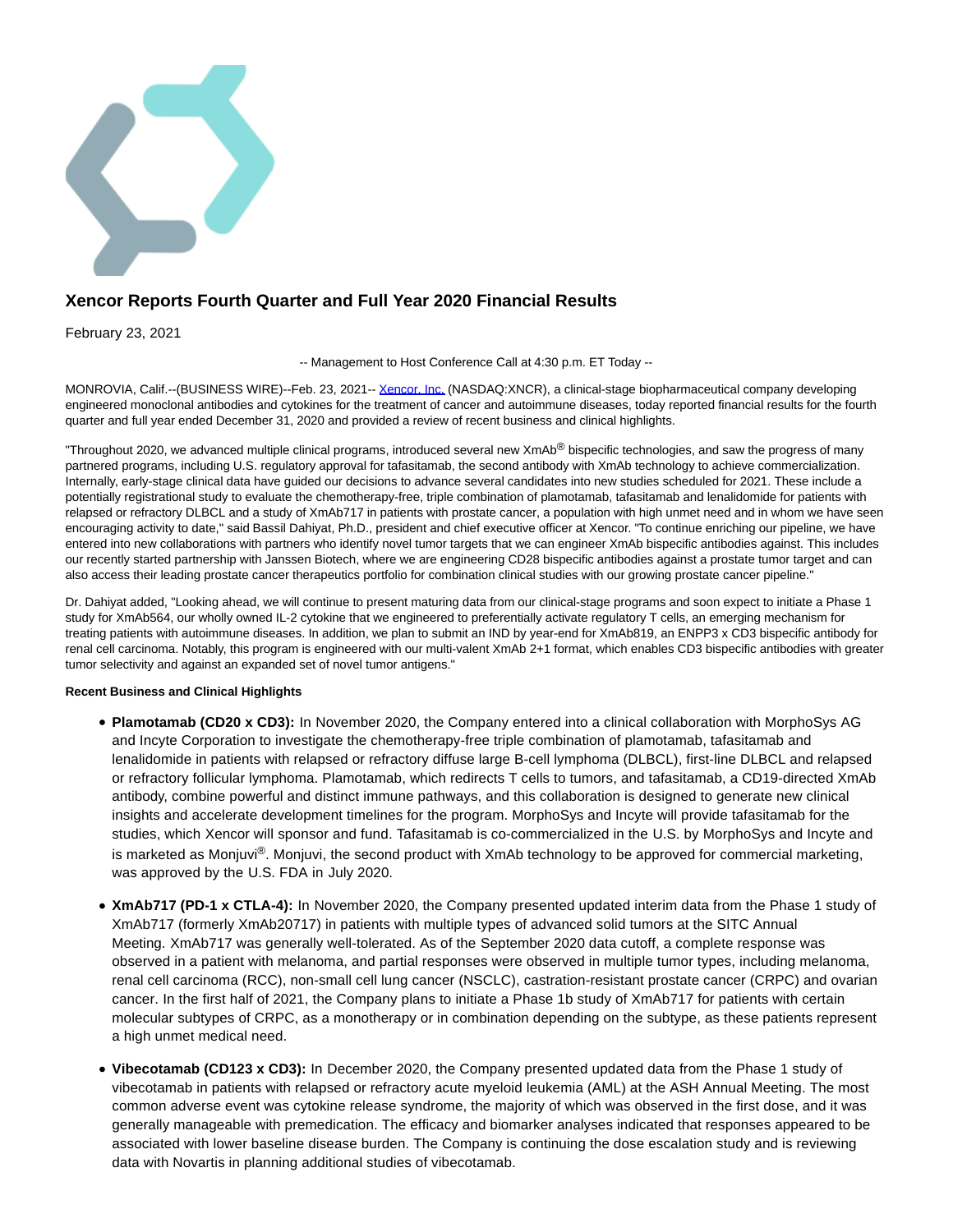**XmAb564 (IL2-Fc Cytokine):** XmAb564 (formerly XmAb27564) is a wholly owned, engineered IL2-Fc fusion that the Company is developing for the treatment of patients with autoimmune diseases. In January 2021, an investigational new drug (IND) application for XmAb564 was allowed by the FDA, and the Company plans to initiate a Phase 1 study in healthy volunteers in early 2021.

### **Select New Collaborations and Progress Across Partnered Programs**

- **Janssen Biotech:** In November 2020, Xencor entered into an agreement with Janssen Biotech, Inc., focused on the discovery of XmAb bispecific antibodies against CD28, an immune co-stimulatory receptor on T cells, and an undisclosed prostate tumor target, for the potential treatment of patients with prostate cancer. Additionally, the Company has a right to access select, predefined agents from Janssen's portfolio of clinical-stage drug candidates and commercialized medicines to evaluate potential combination therapies in prostate cancer with agents in the Company's own pipeline, subject to some limitations. Janssen has the same right with Xencor's portfolio to evaluate potential combination therapies in prostate cancer. The Company received a \$50 million upfront payment from Janssen and is eligible for future potential milestone and royalty payments.
- **MD Anderson:** In December 2020, Xencor entered into a new agreement with The University of Texas MD Anderson Cancer Center to develop novel CD3 bispecific antibody therapeutics for the potential treatment of patients with cancer. MD Anderson will work to identify and develop promising antibodies, and the Company will apply its XmAb Fc bispecific technology to create therapeutic candidates. MD Anderson will then conduct and fund all preclinical activities to advance candidates toward clinical studies. Xencor has certain exclusive options to license worldwide rights to develop and commercialize potential new medicines arising from the collaboration.
- **Viridian Therapeutics:** In December 2020, Xencor entered into a technology license agreement with MiRagen Therapeutics, Inc., which received a non-exclusive license to Xtend™ Fc technology and an exclusive license to apply Xtend Fc technology to antibodies targeting IGF-1R. MiRagen subsequently changed its name to Viridian Therapeutics, Inc. The Company received an upfront payment of common stock valued at \$6 million.
- In November 2020, Xencor entered into a product license agreement with a newly formed, privately held biotechnology company which received the exclusive worldwide rights to develop and commercialize three preclinical-stage Fc-engineered drug candidates for autoimmune disease—XmAb6755, XPro9523 and XmAb10717—programs incorporating an Xtend Fc Domain, a Cytotoxic Fc Domain, or both. The Company received a 15% equity interest in the company and is eligible to receive royalties on net sales of approved products in the mid-single digit to mid-teen percentage range.
- **Ultomiris® (Alexion):** Alexion's Ultomiris ® uses Xtend Fc technology for longer half-life, and it has received marketing authorizations from regulatory agencies in the U.S., Europe and Japan for the treatment of adult patients with paroxysmal nocturnal hemoglobinuria (PNH) and for patients with atypical hemolytic uremic syndrome (aHUS). Alexion is also evaluating Ultomiris in a broad late-stage development program across many indications in neurology and nephrology. In 2020, the Company earned \$16.2 million in royalties and, in the fourth quarter of 2020, received a \$10 million sales-based milestone payment from Alexion.

Monjuvi<sup>®</sup> is a registered trademark of MorphoSys AG. Ultomiris® is a registered trademark of Alexion Pharmaceuticals, Inc.

## **Fourth Quarter and Full Year Ended December 31, 2020 Financial Results**

Cash, cash equivalents and marketable securities totaled \$604.0 million as of December 31, 2020, compared to \$601.3 million on December 31, 2019. During the year, the Company received upfront payments, milestone payments and royalties from partners of \$165 million, which offset spending on operations and resulted in an increase in the year-end cash balance.

Revenues for the fourth quarter ended December 31, 2020 were \$41.9 million, compared to \$3.5 million for the same period in 2019. Revenues for full year 2020 were \$122.7 million, compared to \$156.7 million in 2019. Revenues for the three-month period ended December 31, 2020 were earned primarily from the licensing of XmAb technologies and drug candidates and a sales-based milestone payment from Alexion, compared to revenues from the same period in 2019, which were primarily Alexion royalties. Total revenues earned in 2020 included royalties and milestones from the MorphoSys and Alexion agreements and the licensing of XmAb technologies and drug candidates, compared to revenue earned from Xencor's Genentech and Astellas collaborations in 2019.

Research and development expenditures for the fourth quarter ended December 31, 2020 were \$47.9 million, compared to \$27.3 million for the same period in 2019. Research and development expenditures were \$169.8 million for the full year ended December 31, 2020, compared to \$118.6 million in 2019. Research and development spending for the fourth quarter and full year ended December 31, 2020 was greater than expenditures incurred over the comparable periods in 2019, primarily due to increased spending on Xencor's bispecific antibody and cytokine candidates and technologies.

General and administrative expenses for the fourth quarter ended December 31, 2020 were \$7.6 million, compared to \$6.7 million in the same period in 2019. General and administrative expenses were \$29.7 million in the full year 2020, compared to \$24.3 million in 2019. Additional general and administrative spending for the full year ended December 31, 2020 over the comparable period in 2019 reflects increased staffing, professional expenses and spending on intellectual property.

Non-cash, share based compensation expense for the year ended December 31, 2020 was \$31.6 million, compared to \$31.9 million for the year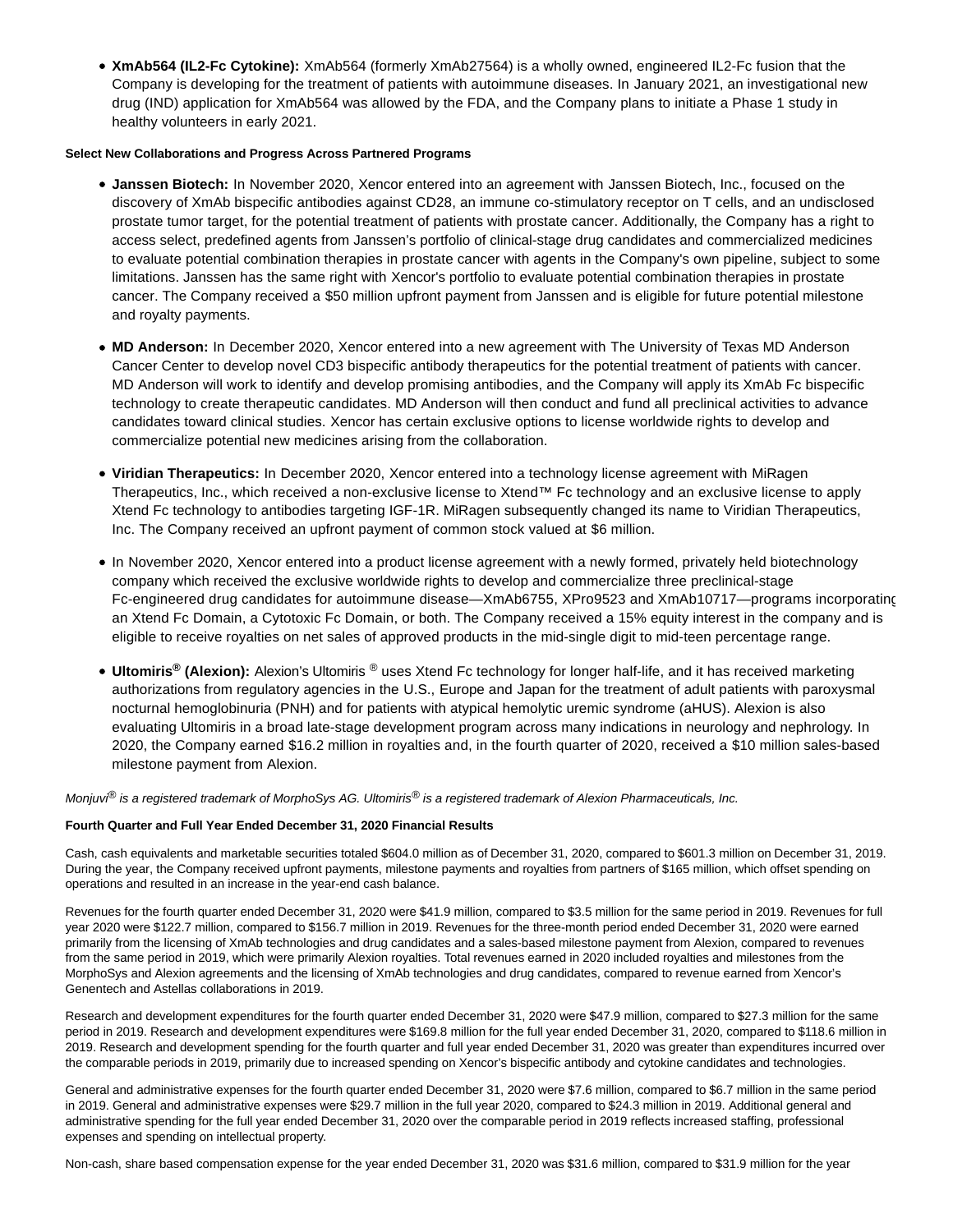#### ended December 31, 2019.

Net loss for the fourth quarter ended December 31, 2020 was \$13.7 million, or \$(0.24) on a fully diluted per share basis, compared to a net loss of \$26.9 million, or \$(0.47) on a fully diluted per share basis, for the same period in 2019. For the full year ended December 31, 2020, net loss was \$69.3 million, or \$(1.21) on a fully diluted per share basis, compared to a net income of \$26.9 million, or \$0.46 on a fully diluted per share basis, for the full year ended December 31, 2019. The lower net loss reported for the three months ended December 31, 2020 compared to the same period in 2019 is primarily due to higher revenue reported in the three months ended December 31, 2020, while the net loss reported for 2020 compared to the net income reported for 2019 is primarily due to higher research and development expenses and lower licensing and milestone revenue reported in 2020.

The total shares outstanding were 57,873,444 as of December 31, 2020, compared to 56,902,301 as of December 31, 2019.

#### **Financial Guidance**

Based on current operating plans, Xencor expects to have cash to fund research and development programs and operations into 2024. Xencor expects to end 2021 with between \$425 million and \$475 million in cash, cash equivalents and marketable securities.

#### **Conference Call and Webcast**

Xencor will host a conference call today at 4:30 p.m. ET (1:30 p.m. PT) to discuss these fourth quarter and full year 2020 financial results and provide a corporate update.

The live call may be accessed by dialing (877) 359-9508 for domestic callers or +1 (224) 357-2393 for international callers and referencing conference ID number 1163598. A live webcast of the conference call will be available online from the Investors section of the Company's website at [www.xencor.com.](https://cts.businesswire.com/ct/CT?id=smartlink&url=https%3A%2F%2Fwww.xencor.com%2F&esheet=52384085&newsitemid=20210223006077&lan=en-US&anchor=www.xencor.com&index=2&md5=4bb7ec81abb443ee519c6c2b85b57c3d) The webcast will be archived on the company's website for 30 days.

#### **About Xencor, Inc.**

Xencor is a clinical-stage biopharmaceutical company developing engineered monoclonal antibodies and cytokines for the treatment of cancer and autoimmune diseases. Currently, 20 candidates engineered with Xencor's XmAb<sup>®</sup> technology are in clinical development internally and with partners. Xencor's XmAb engineering technology enables small changes to a protein's structure that result in new mechanisms of therapeutic action. For more information, please visi[t www.xencor.com.](https://cts.businesswire.com/ct/CT?id=smartlink&url=https%3A%2F%2Fwww.xencor.com%2F&esheet=52384085&newsitemid=20210223006077&lan=en-US&anchor=www.xencor.com&index=3&md5=96616603c93246994e0a5d5aac7802e8)

### **Forward-Looking Statements**

Certain statements contained in this press release may constitute forward-looking statements within the meaning of applicable securities laws. Forward-looking statements include statements that are not purely statements of historical fact, and can generally be identified by the use of words such as "potential," "can," "will," "plan," "may," "could," "would," "expect," "anticipate," "seek," "look forward," "believe," "committed," "investigational," and similar terms, or by express or implied discussions relating to Xencor's business, including, but not limited to, statements regarding the timing of data from Xencor's clinical-stage programs; the timing of the Phase I study for XmAb564, the Phase 1b study of XmAb717 and additional studies of vibecotamab; the ability of the collaboration with MorphoSys AG and Incyte Corporation to generate new clinical insights and accelerate development timelines for the related program; Xencor's eligibility for milestone and royalty payments pursuant to its agreement with Janssen; the timing of submission of an IND for XmAb819; the quotations from Xencor's president and chief executive officer and other statements that are not purely statements of historical fact. Such statements are made on the basis of the current beliefs, expectations, and assumptions of the management of Xencor and are subject to significant known and unknown risks, uncertainties and other factors that may cause actual results, performance or achievements and the timing of events to be materially different from those implied by such statements, and therefore these statements should not be read as guarantees of future performance or results. Such risks include, without limitation, the risks associated with the process of discovering, developing, manufacturing and commercializing drugs that are safe and effective for use as human therapeutics and other risks described in Xencor's public securities filings. For a discussion of these and other factors, please refer to Xencor's annual report on Form 10-K for the year ended December 31, 2020 as well as Xencor's subsequent filings with the Securities and Exchange Commission. You are cautioned not to place undue reliance on these forward-looking statements, which speak only as of the date hereof. This caution is made under the safe harbor provisions of the Private Securities Litigation Reform Act of 1995, as amended to date. All forward-looking statements are qualified in their entirety by this cautionary statement and Xencor undertakes no obligation to revise or update this press release to reflect events or circumstances after the date hereof, except as required by law.

# **Xencor, Inc. Condensed Balance Sheets (in thousands)**

|                                  | December 31.       |                 |  |  |
|----------------------------------|--------------------|-----------------|--|--|
|                                  | 2020               | 2019            |  |  |
| <b>Assets</b>                    |                    |                 |  |  |
| <b>Current assets</b>            |                    |                 |  |  |
| Cash and cash equivalents        | \$163,544\$ 50,312 |                 |  |  |
| Short-term marketable securities |                    | 434,156 479,470 |  |  |
| <b>Equity securities</b>         | 5.303              |                 |  |  |
| Accounts receivable              | 11.443             | 21.574          |  |  |
| Income tax receivable            |                    | 502             |  |  |
| Contract asset                   | 12.500             |                 |  |  |
| Other current assets             | 10,726             | 6.547           |  |  |
| <b>Total current assets</b>      |                    | 637.672 558.405 |  |  |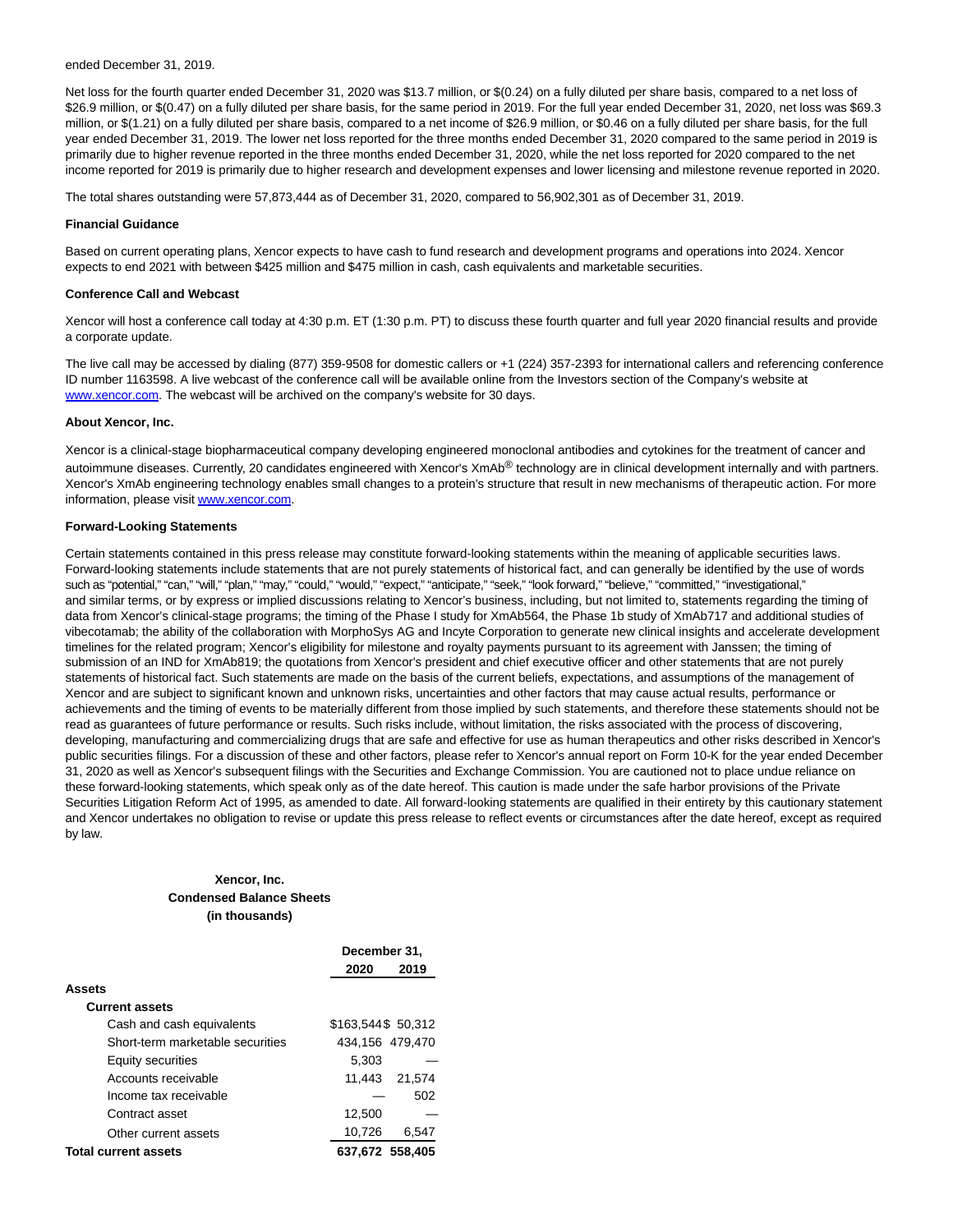| Total liabilities and stockholders' equity          | \$703,244\$670,250 |        |  |
|-----------------------------------------------------|--------------------|--------|--|
| Stockholders' equity                                | 572,444 593,201    |        |  |
| <b>Total liabilities</b>                            | 130,800            | 77.049 |  |
| Deferred revenue, less current portion              |                    | 1,926  |  |
| Lease liability, less current portion               | 9,739              | 8,565  |  |
| <b>Total current liabilities</b>                    | 121,061            | 66,558 |  |
| Current portion of lease liability                  | 1,889              | 2,169  |  |
| Current portion of deferred revenue                 | 92,615             | 45,205 |  |
| Accounts payable and accrued liabilities \$26,557\$ |                    | 19,184 |  |
| <b>Current liabilities</b>                          |                    |        |  |
| Liabilities and stockholders' equity                |                    |        |  |
| <b>Total assets</b>                                 | \$703,244\$670,250 |        |  |
|                                                     |                    |        |  |
| Other assets                                        | 212                | 311    |  |
| Right of use asset                                  | 10,600             | 9.380  |  |
| Income tax receivable                               |                    | 402    |  |
| Equity securities - noncurrent                      | 16,071             |        |  |
| Long-term marketable securities                     | 1,030              | 71,526 |  |
| Intangible assets, net                              | 15,977             | 14,421 |  |
| Property and equipment, net                         | 21,682             | 15,805 |  |

# **Xencor Inc. Condensed Statements of Comprehensive Income (Loss) (in thousands, except share and per share data)**

|                                                                              | <b>Three months ended December</b><br>31, |                |                | Year ended     |            |
|------------------------------------------------------------------------------|-------------------------------------------|----------------|----------------|----------------|------------|
|                                                                              |                                           | 2020           | 2019           | 2020           | 2019       |
|                                                                              |                                           | (unaudited)    |                |                |            |
| <b>Revenues</b>                                                              | \$                                        | 41,854 \$      | $3,516$ \$     | 122,694 \$     | 156,700    |
| <b>Operating expenses:</b>                                                   |                                           |                |                |                |            |
| Research and development                                                     |                                           | 47,949         | 27,340         | 169,802        | 118,590    |
| General and administrative                                                   |                                           | 7,603          | 6,749          | 29,689         | 24,286     |
| <b>Total operating expenses</b>                                              |                                           | 55,552         | 34,089         | 199,491        | 142,876    |
| Income (loss) from operations                                                |                                           | (13,698)       | (30, 573)      | (76, 797)      | 13,824     |
| Other income, net                                                            |                                           | $\overline{7}$ | 3,373          | 7,464          | 13,363     |
| Income (loss) before income taxes                                            |                                           | (13,691)       | (27, 200)      | (69, 333)      | 27,187     |
| Income tax (benefit) provision                                               |                                           |                | (288)          |                | 312        |
| Net income (loss)                                                            |                                           | (13,691)       | (26, 912)      | (69, 333)      | 26,875     |
| Other comprehensive income (loss)                                            |                                           |                |                |                |            |
| Net unrealized gain (loss) on marketable securities                          |                                           | (493)          | (274)          | (1,087)        | 2,132      |
| <b>Comprehensive income (loss)</b>                                           | \$                                        | $(14, 184)$ \$ | $(27, 186)$ \$ | $(70, 420)$ \$ | 29,007     |
| Net income (loss) per share:                                                 |                                           |                |                |                |            |
| Basic net income (loss) per share                                            | \$                                        | $(0.24)$ \$    | $(0.47)$ \$    | $(1.21)$ \$    | 0.48       |
| Fully diluted net income (loss) per share                                    | \$                                        | $(0.24)$ \$    | $(0.47)$ \$    | $(1.21)$ \$    | 0.46       |
| Weighted average number of shares used in computing net income (loss), basic |                                           | 57,573,955     | 56,774,056     | 57,212,737     | 56,531,439 |
| Weighted average number of shares used in computing net income (loss), fully |                                           |                |                |                |            |
| diluted                                                                      |                                           | 57,573,955     | 56,774,056     | 57,212,737     | 58,467,880 |